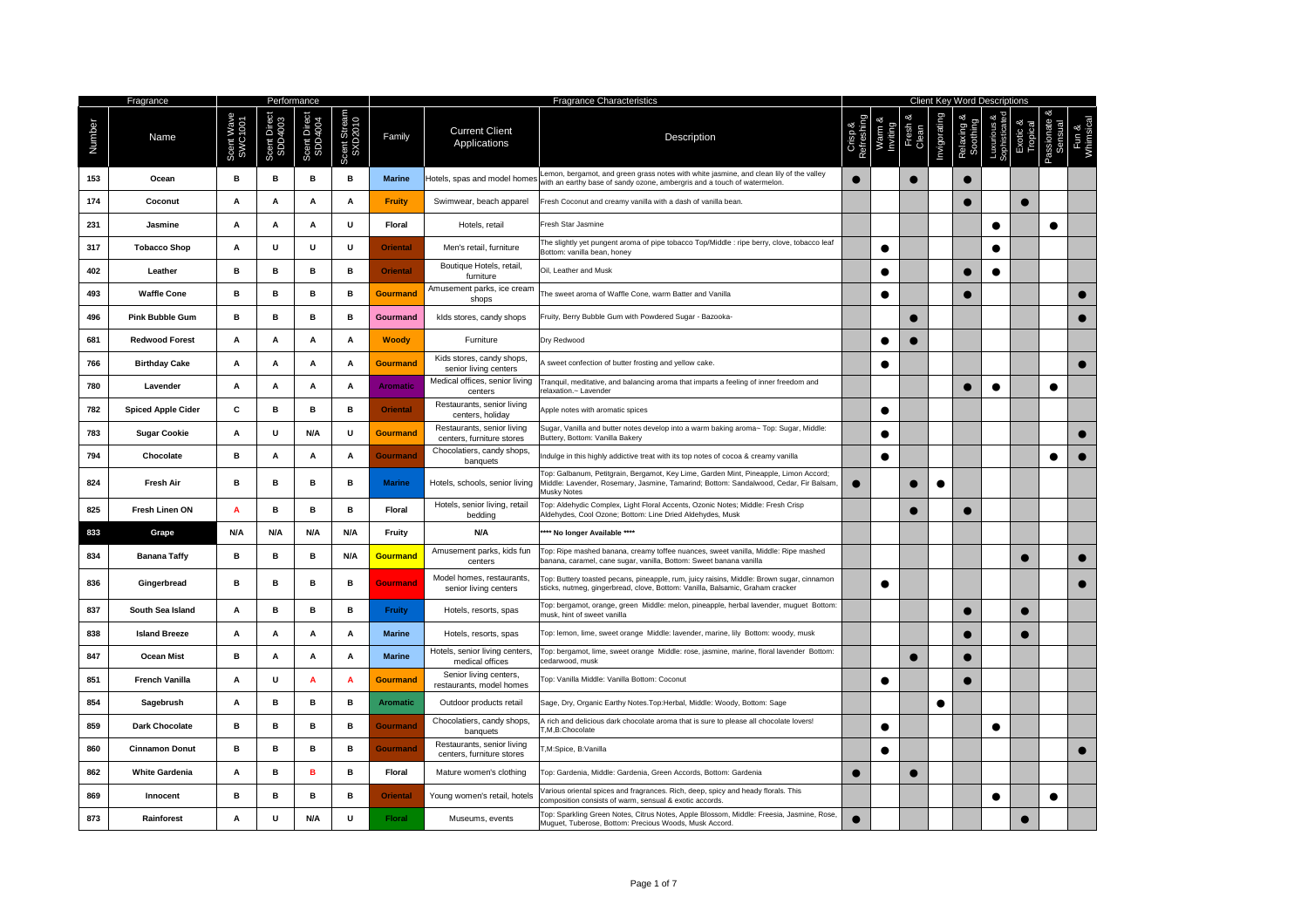| 892  | Vanilla Grapefruit           | в   | в   | в   | N/A | <b>Gourmand</b> | Hotel, appartment, medical<br>jewelry, senior living centers | Crisp citrus, grapefruit top note blended with creamy vanilla end notes                                                                                                                              |           |           |           |           |           |           |   |           |           |
|------|------------------------------|-----|-----|-----|-----|-----------------|--------------------------------------------------------------|------------------------------------------------------------------------------------------------------------------------------------------------------------------------------------------------------|-----------|-----------|-----------|-----------|-----------|-----------|---|-----------|-----------|
| 894  | Lilacs                       | в   | в   | в   | в   | <b>Floral</b>   | Hotels, spas, senior living<br>centers                       | T,M,B: Lilac                                                                                                                                                                                         |           |           |           |           |           | $\bullet$ |   | $\bullet$ |           |
| 895  | <b>Baby Powder</b>           | Α   | Α   | А   | Α   | <b>Oriental</b> | Newborn clothing stores                                      | Drift into sweet gentle memories with its soft powdery notes. Top: Aldehydic, M,B:Powdery                                                                                                            |           |           |           |           | $\bullet$ |           |   |           |           |
| 897  | Honeysuckle                  | в   | U   | U   | U   | <b>Floral</b>   | Model homes                                                  | Top: Honeysuckle, Middle: Honeysuckle, Jasmine, Green Notes, Bottom: Honeysuckle                                                                                                                     |           |           |           |           |           |           |   |           |           |
| 912  | Cedarwood                    | в   | U   | N/A | U   | <b>Woody</b>    | Retail clothing -<br>rugged/outdoor, resorts                 | Rich, woody cedar enriched with sweet amber and a dash of vanilla bean.                                                                                                                              | ●         |           |           |           |           |           |   |           |           |
| 913  | <b>Hot Apple Pie</b>         | А   | в   | в   | в   | <b>Gourmand</b> | Model homes, restaurants,<br>senior living centers           | Top: Sliced Apples, Sheer Berries, Lemon Zest; Middle: Brown Sugar, Ground Cinnamon,<br>Clove Bud; Bottom: Sugar Cane, Tahitian Vanilla Bean, Shaved Nutmeg                                          |           | $\bullet$ |           |           |           |           |   |           |           |
| 929  | <b>Fresh Outdoors</b>        | в   | в   | в   | в   | <b>Aromatic</b> | Hotels, resorts, rehab centers                               | Top: Bergamot, orange Middle: jasmine, rose, lily, lavender Bottom: slightly woody, green<br>musk                                                                                                    |           |           |           |           |           |           |   |           |           |
| 941  | <b>Blue Cotton Candy</b>     | U   | U   | U   | U   | Gourmand        | Model homes, restaurants,<br>senior living centers           | Sweet and sugary with hints of raspberry                                                                                                                                                             |           |           |           |           |           |           |   |           |           |
| 956  | <b>Evergreen Forest</b>      | в   | в   | в   | N/A | Woody           | Holiday                                                      | Top: Woody, Middle: Pine, Bottom: Green                                                                                                                                                              |           |           |           | $\bullet$ |           |           |   |           |           |
| 961  | <b>Quiet Stream</b>          | в   | в   | A   | в   | <b>Marine</b>   | Hotels, spas, senior living<br>centers                       | A carefree marine fragrance with wafting herbal notes and fruity nuances.~Top:Ozonic,<br>resh Breezes, Middle: Herbal & Fruity Accords, Bottom: Light Musk                                           |           |           |           |           | О         |           |   |           |           |
| 976  | <b>Ice Show</b>              | в   | в   | в   | U   | <b>Aromatic</b> | winter clothing and equipmen<br>retail                       | Top: Peppermint, Spearmint, Sun Dried Basil, Middle: Peppermint, Spearmint, Cool<br>Eucalyptus, Purple Basil, White Floral Bottom: Peppermint, Spearmint, Amber, Sheer<br><b>Musks</b>               | $\bullet$ |           |           |           |           |           |   |           |           |
| 1016 | <b>Coconut Beach</b>         | А   | Α   | U   | Α   | <b>Fruity</b>   | Hotels, resorts, casino, spas,<br>retail                     | Top: Pineapple, Middle: Coconut, Carmel, Bottom: Vanilla 1035                                                                                                                                        |           |           |           |           | $\bullet$ |           |   |           |           |
| 1034 | <b>Cinnamon Sugar Cookie</b> | U   | U   | U   | U   | <b>Gourmand</b> | Restaurants, senior living<br>centers, furniture stores      | Cinnamon and Baking spices paired with sugar cookies                                                                                                                                                 |           | €         |           |           |           |           |   |           | $\bullet$ |
| 1035 | <b>Lavender Vanilla</b>      | Α   | Α   | A   | Α   | <b>Aromatic</b> | Bedding, lingerie, spas                                      | The distinct character of lavender shines brightly while the vanilla glows softly in the<br>background.~Top:Lavender, Middle: Vanilla, Bottom: Vanilla                                               |           | $\bullet$ |           |           |           | $\bullet$ |   | $\bullet$ |           |
| 1047 | <b>Rose Garden</b>           | Α   | U   | U   | U   | <b>Floral</b>   | Country clubs, events                                        | T,M,B:Rose                                                                                                                                                                                           |           |           |           |           |           |           |   |           |           |
| 1055 | Noel                         | в   | U   | U   | U   | <b>Holiday</b>  | Winter holiday retail and<br>events                          | Top: Citrus, Cranberries, White Cranberries, Snow Capped Juniper Leaves, Middle: White<br>Winter Berries, Balsamic Accord, Cinnamon, Bottom: Musk Accord, Vetiver, White Oak<br>Moss, Sequoia Woods. |           | c         |           |           |           |           |   |           |           |
| 1062 | Cinnamon                     | Α   | Α   | Α   | Α   | <b>Gourmand</b> | Hotels, markets, lingerie                                    | M,B:Cinnamon                                                                                                                                                                                         |           |           |           |           |           |           |   |           |           |
| 1095 | <b>Fresh Brewed Coffee</b>   | N/A | N/A | N/A | N/A | <b>Gourmand</b> | N/A                                                          | *** No longer Available ****                                                                                                                                                                         |           |           |           |           |           |           |   |           |           |
| 1098 | <b>Orange Blossom</b>        | А   | U   | U   | U   | Floral          | Hotels, medical centers                                      | The elegant scent of orange blossom blended with undertones of refreshing citrus.                                                                                                                    | ●         |           |           | $\bullet$ |           | ●         |   |           |           |
| 1103 | <b>Herbal Mist</b>           | в   | в   | в   | в   | Aromatic        | Hotels, spas, senior living<br>centers, medical offices      | Top: Green floralst with top notes of Valencia orange, melon, water ferns and fresh rain.<br>Middle: violets, lavender, lilacs, white hawthorn and lily. Bottom: Clean white musk                    |           |           |           |           | $\bullet$ |           |   |           |           |
| 1104 | <b>Juniper Aloe</b>          | А   | Α   | Α   | Α   | <b>Floral</b>   | Hotel, medical, retail clothing                              | Top: Juniper Berry, Aloe, Light Green Accord, Middle: Balsamic Accord, Bottom: Woody,<br>ight Spicy Nuances                                                                                          |           |           | $\bullet$ |           | $\bullet$ |           |   |           |           |
| 1105 | Green Tea & Lemongrass       | в   | Α   | U   | в   | Floral          | Hotels, spas, senior living,<br>medical offices, jewelers    | Top:citrus with a top note of orange Valencia, bergamot tea, and plum wine. Middle:<br>jasmine, violet, lavender and orange flowers. The dry down is a clean citrus musk                             |           |           |           |           |           |           |   |           |           |
| 1106 | Sage & Pomegranate           | Α   | Α   | Α   | Α   | <b>Aromatic</b> | Hotels, health clubs, senior<br>living centers               | Top note: fruity, green, cassis.  Middle note: current, geranium, sage.<br>Dry Down: rose,<br>galbanum, musk                                                                                         |           |           |           |           |           | $\bullet$ |   |           |           |
| 1127 | Semi-Sweet Chocolate         | в   | в   | в   | в   | <b>Gourmand</b> | Chocolatiers, candy shops,<br>banquets                       | M.B:Chocolate                                                                                                                                                                                        |           | c         |           |           |           |           |   |           |           |
| 1151 | <b>Apricot Mango</b>         | в   | в   | в   | в   | <b>Fruity</b>   | Hotels, spas, senior living,<br>medical offices, jewelers    | Fruity and Tropical, this fragrance blends the fruitiness of apricots and peaches with the<br>uiciness of Mango                                                                                      |           |           | $\bullet$ |           |           |           | ● |           |           |
| 1153 | Popcorn                      | в   | U   | N/A | U   | <b>Gourmand</b> | Theaters, convenience stores,<br>museums                     | The alluring aroma of fresh popping corn drenched in warm melted butter.                                                                                                                             |           | c         |           |           |           |           |   |           |           |
| 1168 | <b>Caramel Apple</b>         | N/A | N/A | N/A | N/A | Gourmand        | N/A                                                          | *** No longer Available ****                                                                                                                                                                         |           |           |           |           |           |           |   |           |           |
| 1174 | <b>Oatmeal Raisin Cookie</b> | А   | U   | U   | U   | Gourmand        | Restaurants, senior living                                   | T,M,B:Spice                                                                                                                                                                                          |           | C         |           |           |           |           |   |           |           |
| 1195 | <b>Fragrant Magnolia</b>     | Α   | в   | в   | в   | Floral          | Hotels & resorts                                             | Lilac and Fresh Gardenia                                                                                                                                                                             |           |           | $\bullet$ |           |           |           |   |           |           |
| 1200 | <b>Pumpkin Pie</b>           | в   | U   | в   | U   | <b>Gourmand</b> | Senior living, medical centers                               | Experience the warm Fall scent of classic pumpkin pie.~Top:Spice, Middle: Cinnamon,<br>Bottom: Vanilla                                                                                               |           | €         |           |           |           |           |   |           |           |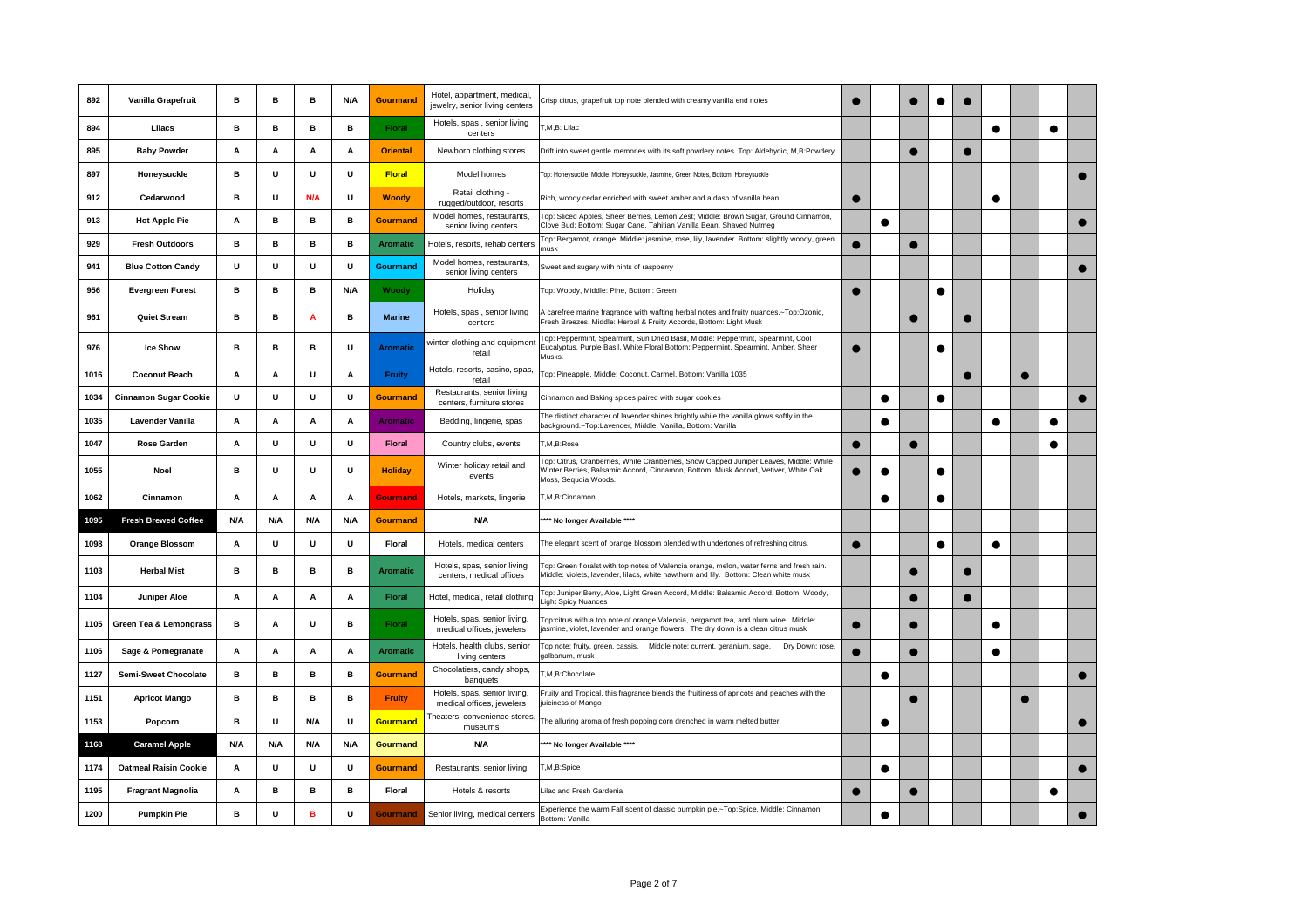| 1205 | Mango                                        | C   | в   | U   | N/A | <b>Fruity</b>   | Hotels, spas, senior living<br>centers, medical offices | Tropical Fruity Mango with Citrus top notes                                                                                                                                                                                                                         |   |           |           |           |            |           |   |  |
|------|----------------------------------------------|-----|-----|-----|-----|-----------------|---------------------------------------------------------|---------------------------------------------------------------------------------------------------------------------------------------------------------------------------------------------------------------------------------------------------------------------|---|-----------|-----------|-----------|------------|-----------|---|--|
| 1233 | <b>Sour Apple</b>                            | в   | в   | в   | в   | <b>Fruity</b>   | Theaters, convenience stores,<br>museums                | Sweet, juicy and fruity apple with a hint of tartness                                                                                                                                                                                                               |   |           |           |           |            |           |   |  |
| 1254 | <b>French Bread</b>                          | N/A | N/A | N/A | N/A | Gourmand        | N/A                                                     | *** No longer Available ****                                                                                                                                                                                                                                        |   |           |           |           |            |           |   |  |
| 1292 | Vineyard                                     | в   | в   | U   | в   | <b>Woody</b>    | Wine store, hotel casino                                | Top: Grape; Middle: Green notes; Bottom: Cedar and Oak                                                                                                                                                                                                              |   |           |           |           |            | $\bullet$ |   |  |
| 1331 | <b>Coconut Mango</b>                         | в   | B   | в   | в   | <b>Fruity</b>   | Beach resorts                                           | Citrus, Orange and Mango notes built upon a backgound of Coconut                                                                                                                                                                                                    |   |           |           |           | $\epsilon$ |           | ● |  |
| 1410 | Swagger                                      | в   | A   | Α   | Α   | <b>Oriental</b> | Dealers, Retail                                         | This oriental fragrance combines plush leather with tobacco notes, a hint of vanilla and a<br>base of musk                                                                                                                                                          |   | $\bullet$ |           |           |            | $\bullet$ |   |  |
| 1414 | <b>Chocolate Mint</b>                        | в   | в   | в   | в   | <b>Gourmand</b> | Senior living, restaurants,<br>apartments               | A cool delicious blend of chocolate and mint.                                                                                                                                                                                                                       |   |           |           | $\bullet$ |            |           |   |  |
| 1419 | <b>Pumpkin Spice</b>                         | U   | U   | U   | U   | <b>Holiday</b>  | Retail, Salon                                           | A Bright Citrus top note with Warm Baking Spices of Cinnamon, Clove, Brown Sugar and<br>Nutmeg give support to this Pumpkin Pie fragrance with crumbly crust.                                                                                                       |   | $\bullet$ |           |           |            |           |   |  |
| 1431 | <b>Lemongrass &amp; Sage</b>                 | Α   | в   | в   | в   | Aromatic        | Hotel & Spas                                            | Top: Lemongrass, Middle: Green Tea, Herbal Florals, Bottom: Sage                                                                                                                                                                                                    |   |           |           | $\bullet$ |            | $\bullet$ |   |  |
| 1434 | Lemongrass & Vanilla<br>Bean                 | в   | в   | в   | в   | <b>Floral</b>   | Furniture stores, hotels, senior<br>living centers      | Top: Citrus Accord, Lemongrass, Middle: Light Bright Spring Florals, Bottom: Sweet Vanilla                                                                                                                                                                          |   |           |           |           |            | $\bullet$ |   |  |
| 1439 | <b>Green Tea and Sweet</b><br>Grass          | в   | в   | в   | в   | <b>Floral</b>   | Retail, medical jewelry                                 | Top: citrus, petitgrain, sweet green herbs Middle: tea leaves, melon, herbal, soft floral<br>Bottom: green, musk                                                                                                                                                    |   |           |           | $\bullet$ |            | $\bullet$ |   |  |
| 1441 | <b>Eucalyptus Mint</b>                       | в   | в   | в   | в   | <b>Aromatic</b> | Spas, fitness centers                                   | This fragrance blends two distinct aromatic notes. Eucalyptus provide a crisp and organic<br>green note. Mint adds sharpness. The aromatic quality creates a softness and depth                                                                                     |   |           |           | $\bullet$ |            |           |   |  |
| 1442 | Juniper & Green Tea                          | в   | в   | в   | в   | <b>Floral</b>   | Senior living, apartment/office<br>lobbies              | Citrus top notes, Green Tea Floral notes and Juniper Woods                                                                                                                                                                                                          | c |           |           | $\bullet$ |            |           |   |  |
| 1443 | Sage, Pomegranate,<br>Vanilla                | Α   | A   | Α   | Α   | Aromatic        | Retail Stores, Banks                                    | An Herbal Floral heart of Sage and energetic aromatics blended with Geranium, Green<br>Florals and a touch of Cassis and Pomegranate with a base of comforting vanilla                                                                                              |   |           |           |           |            |           |   |  |
| 1444 | Green Tea, Lemongrass &<br><b>Cedar Wood</b> | в   | в   | в   | в   | <b>Floral</b>   | Reports, spas, hotels, auto<br>dealers                  | emongrass top notes brighten and invigorate the head of the fragrance. Green tea notes<br>deliver sophisticated, floral like quality in the mid. The bottom of the fragrance is deepened<br>by the crisp, clean cedar notes.~Top:Lemongrass, Middle: Green Tea, Bot |   |           |           | $\bullet$ |            | О         |   |  |
| 1447 | <b>Africaine</b>                             | в   | Α   | A   | Α   | <b>Floral</b>   |                                                         | Retail clothing (unisex), hotels Top: Citrus Accord, Fresh, Clean, Middle: Spicy, Green, Bottom: Musk, Amber                                                                                                                                                        |   |           |           |           |            | $\bullet$ |   |  |
| 1448 | <b>Lavender &amp; Ylang Ylang</b>            | Α   | A   | Α   | A   | Aromatic        | Salons, spas                                            | A blend of the full and rich aroma of lavender with the sweet, balsamic, and floral notes of<br>Ylang Ylang.T,M:Lavender,B:Ylang Ylang                                                                                                                              |   |           |           |           |            |           |   |  |
| 1450 | <b>Apple Cinnamon</b>                        | Α   | A   | Α   | Α   | <b>Gourmand</b> | Restaurants                                             | Top: Sliced Apples, Sheer Berries, Lemon Zest; Middle: Brown Sugar, Ground Cinnamon,<br>Clove Bud; Bottom: Sugar Cane, Tahitian Vanilla Bean, Shaved Nutmeg. Similar to 0913                                                                                        |   | $\bullet$ |           |           |            |           |   |  |
| 1457 | <b>Double Chocolate Chip</b><br>Cookie       | А   | А   | Α   | Α   | <b>Gourmand</b> | Chocolatiers, candy shops,<br>banquets, senior living   | Top: Semi-sweet chocolate chips, brown sugar, warm milk; Middle: Cookie Dough Accord,<br>Cocoa, Coffee; Bottom: Sandalwood, Musk                                                                                                                                    |   | $\bullet$ |           |           |            |           |   |  |
| 1464 | Homme                                        | А   | A   | A   | Α   | <b>Floral</b>   | Bedding stores, fashion retai                           | Top: Sparkling Lemon, Bergamot, Black Currant, Green Tea, Middle: Fresh Cut Grass,<br>Crushed Basil. Tomato Leaves. Bottom: White Musk. Amber. Wood                                                                                                                 |   |           | $\bullet$ |           |            | $\bullet$ |   |  |
| 1465 | Ambre                                        | А   | A   | A   | Α   | <b>Oriental</b> | Fashion retail, boutiques                               | Top: Lemon, Citrus, Amber; Middle: Oriental, Rose, Geranium; Bottom: Patchouli, Tolu<br>Balsam, Vanilla                                                                                                                                                             | ● |           |           | ●         |            | $\bullet$ |   |  |
| 1469 | <b>Season's Greatings</b>                    | Α   | Α   | Α   | Α   | <b>Holiday</b>  | Harware Store, Florist,<br>Furniture Store.             | Citrus notes, Spicy Cinnamon and Fir Balsam                                                                                                                                                                                                                         |   | $\bullet$ |           | $\bullet$ |            |           |   |  |
| 1475 | Bergamot, White Rose &<br>Cardamom           | А   | U   | U   | U   | <b>Citrus</b>   | Woman's Fashion, Hotels                                 | Top: Bergamot, Tangerine, Nutmeg; Middle: Apricot Lily, Warm Cinnamon, White Rose<br>Petals, Cardamom; Bottom: Cashmere wood, Golden Amber, Musk, Sandalwood                                                                                                        |   |           |           |           |            |           |   |  |
| 1476 | <b>Tropical Spice</b>                        | в   | A   | A   | A   | <b>Fruity</b>   | Resorts, casino                                         | The tropics meet Asia with Island coconut and exotic spices. Top: Orange, Pineapple,<br>Banana, Middle: Coconut, Ginger, Clove, Cinnamon, Bottom: Vanilla, Spice                                                                                                    |   |           |           |           | $\epsilon$ |           |   |  |
| 1492 | <b>Raspberry Rain</b>                        | в   | U   | U   | U   | <b>Fruity</b>   | Hotel & Apartments                                      | Fruity fresh raspberry combined with subtle ozonic top notes infused with peach and orange<br>or added energy with a white musk and soft vanilla dry down                                                                                                           |   |           |           |           |            |           |   |  |
| 1497 | Lavender Lemon Verbena                       | в   | в   | в   | N/A | <b>Aromatic</b> | Hotels, Spas and Medical<br>Centers                     | Top: Citrus, Lemon, Middle: Herbals, Lavender                                                                                                                                                                                                                       |   |           | $\bullet$ |           |            |           |   |  |
| 1498 | Fressia                                      | А   | А   | Α   | A   | <b>Floral</b>   | Beach resorts, Retail clothing<br>(unisex), hotels      | A bouquet of Green Floralcy with hints of fruits brings forth a true to life Freesia experience.                                                                                                                                                                    |   |           |           |           |            |           |   |  |
| 1499 | <b>White Tea &amp; Ginger</b>                | в   | в   | в   | в   | <b>Citrus</b>   | Hotels, residential lobbies,<br>fashion retail          | White Tea leaves embrace a sweet bouquet of rose, lavender and jasmine combined with<br>bergamot, orange, honey and a dash of ginger spice.                                                                                                                         |   |           |           |           |            | ●         |   |  |
| 1500 | Peach & Rosehip                              | в   | в   | в   | в   | <b>Floral</b>   | Senior Living                                           | Top: citrus, orange, apple Middle: fresh peach, rose petals, fruity tea, herbal Bottom:<br>slightly woody and musky                                                                                                                                                 |   |           | e         |           |            |           |   |  |
| 1501 | Vanilla Bourbon                              | Α   | A   | A   | в   | Gourmand        | Hotels, Furniture, Harley<br>Davidson                   | Top: Sweet Buttery Vanilla, Middle: Coconut, Bottom: Golden Honey                                                                                                                                                                                                   |   | $\bullet$ |           |           | $\bullet$  |           |   |  |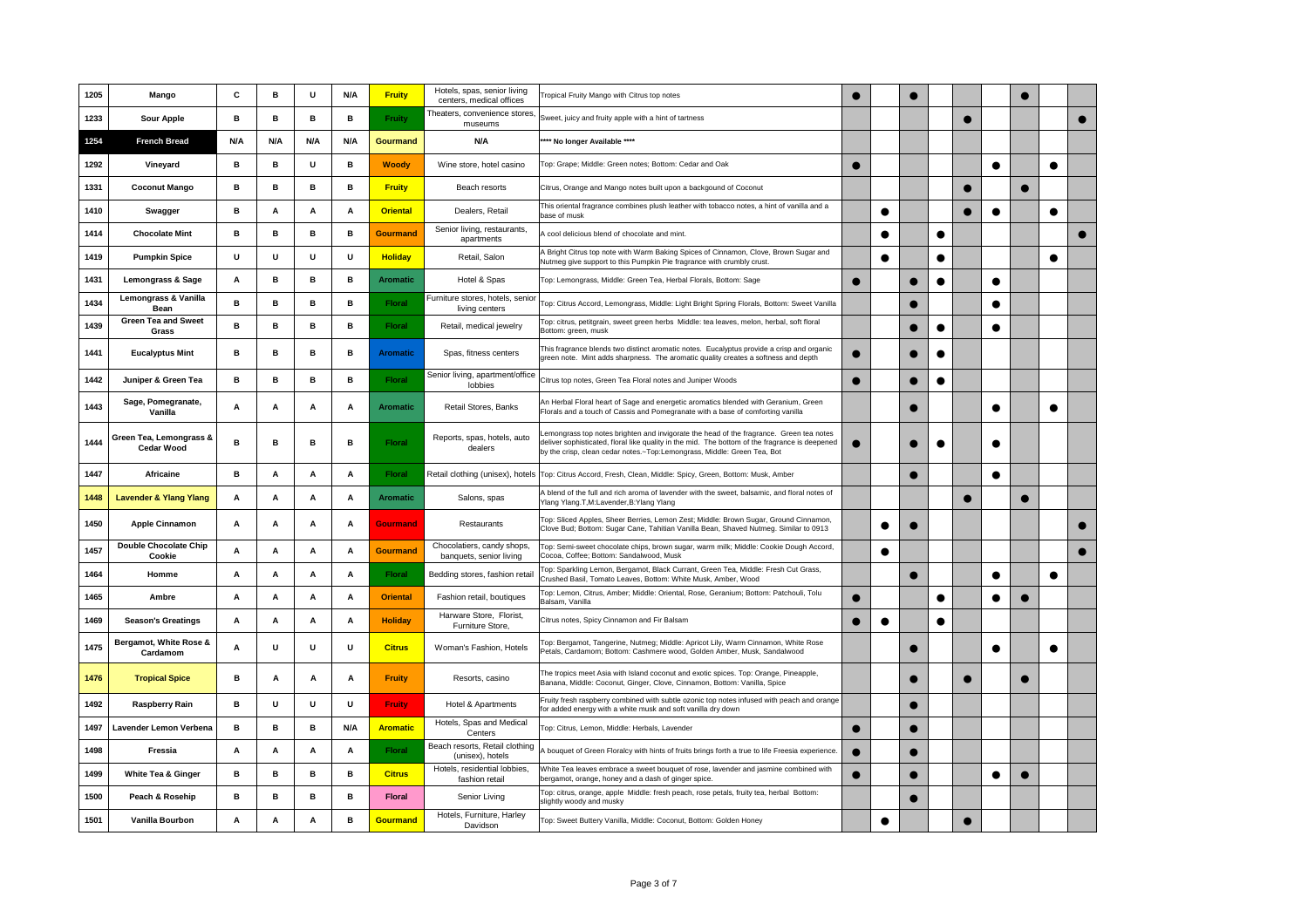| 1502 | Green Clover & Aloe                 | в | в | в | в   | <b>Floral</b>   | Hotels, Casino, Spas                                  | Top: Green Clover, Jasmine, Lily, Middle: Sweet Herbal Accord, Laundry Accords,<br>Lavender, Bottom: Sheer White Musk.                                                                                              |           |           |           |           |   |           |           |  |
|------|-------------------------------------|---|---|---|-----|-----------------|-------------------------------------------------------|---------------------------------------------------------------------------------------------------------------------------------------------------------------------------------------------------------------------|-----------|-----------|-----------|-----------|---|-----------|-----------|--|
| 1506 | White Ginger & Amber                | в | в | в | в   | <b>Oriental</b> | Hotels, Women's Fashion                               | Top: hint of citrus Middle: coconut, jasmine, rose, hint of spice Bottom: vanilla bean,<br>amber, musk, woodv                                                                                                       | $\bullet$ |           |           |           |   | $\bullet$ |           |  |
| 1508 | <b>Funnel Cake</b>                  | в | A | Α | Α   | Gourmand        | Chocolatiers, candy shops,<br>banquets, senior living | Crispy Batter, Creamy Vanilla and Powdered Sugar make up this delicious Funnel Cake<br>ragrance                                                                                                                     |           | $\bullet$ |           |           |   |           |           |  |
| 1512 | <b>Green Bamboo</b>                 | в | в | в | в   | Floral          | Hotels, Spas, Retail, Banks,<br>Auto Dealers          | Top: Bergamot, Melon, Bamboo, Leafy Greens, Middle: Jasmine, Gardenia, Rose, Hibiscus,<br>Bottom: Heliotrope, Violet                                                                                                |           |           |           |           |   |           |           |  |
| 1514 | <b>Spring Bloom</b>                 | Α | A | A | Α   | <b>Floral</b>   | Shopping Complex, Hotel                               | A fruity floral combination of rose, lily, and lilac mixed with fruity peach and cassis warmed<br>with a dash of cinnamon.                                                                                          |           |           |           |           |   |           |           |  |
| 1516 | <b>Hibiscus Passion</b>             | в | в | в | в   | <b>Floral</b>   | Beach resorts                                         | Aromatic arrangement of island hibiscus with light airy top notes of sunny bergamot and<br>green vines supported by white musk.                                                                                     |           |           |           |           |   |           |           |  |
| 1517 | Piña Colada                         | c | Α | Α | Α   | Fruity          | Beach resorts                                         | Tropical fruity notes of pineapple, coconut, orange and banana on a sweet vanilla bottom.                                                                                                                           |           |           |           |           | ● |           |           |  |
| 1523 | Jade Garden                         | в | в | в | A   | <b>Oriental</b> | Retail, Residential Complex                           | Exotic floral with bright top notes of petitgrain and bergamot with a subtle herbal infusion<br>entwined with golden jasmine, sweet mimosa and black orchid, rich sandalwood, teakwood<br>and spicy amber           |           |           |           |           |   |           |           |  |
| 1524 | <b>Orange Spice</b>                 | в | в | в | в   | <b>Citrus</b>   | Retail, Residential Complex,<br>Casino                | An intriguing blend of fir balsam paired with a citrus blend of mandarin, pineapple and<br>berries spiced with cinnamon and clove                                                                                   | e         |           | $\bullet$ | $\bullet$ |   |           |           |  |
| 1525 | Sandalwood                          | Α | в | в | в   | <b>Woody</b>    | Hotel, medical, retail clothing                       | Smooth and powdery. This fragrance captures that texture with notes of cedar wood,<br>guaiacwood, and patchouli in the heart while a sweet bottom of sandalwood, peach and<br>Tonka give warmth and depth.          |           |           |           |           |   |           |           |  |
| 1526 | Patchouli                           | A | A | A | A   | <b>Oriental</b> | Men's retail, furniture                               | The best of patchouli is highlighted in this composition with the earthy notes of cedar wood,<br>spice, and patchouli itself. The powdery notes are accented by notes of orris, and vanilla.                        |           |           |           | $\bullet$ |   |           |           |  |
| 1529 | <b>Summer Melon Splash</b>          | C | U | U | U   | Fruity          | Hotels, residential lobbies,<br>fashion retail        | The sweet fleshy fruitiness of fresh cut Cantaloupe                                                                                                                                                                 |           |           |           |           |   |           |           |  |
| 1530 | <b>Peach Peel</b>                   | в | U | U | U   | Fruity          | Juice bars, spas                                      | Fruity peach, red berries and green apple rounded with sweet florals, aromatic rose and<br>cassis notes on a rich woody bottom.                                                                                     |           |           |           |           |   |           |           |  |
| 1531 | <b>Buddha Temple</b>                | в | в | в | Α   | <b>Oriental</b> | Furniture, retail                                     | Floral incense of rosy geranium, orange blossom and lily with a touch of lavender<br>surrounded by warm sandalwood, rich amber, exotic patchouli, creamy vanilla and sweet<br>nusk                                  |           |           |           |           |   |           |           |  |
| 1533 | China Rain                          | в | в | A | в   | <b>Floral</b>   | Woman's Fashion, Jewelry                              | A fruity scent with raspberry and melon mixed with fresh floral notes of lily and jasmine on a<br>slightly green and powdery musk base. Same as C115                                                                |           |           |           |           |   | c         |           |  |
| 1535 | <b>Breeze</b>                       | в | в | в | в   | <b>Marine</b>   | Retail, Hotel, Resorts                                | A fresh floral and ozonic blend with lavender and lily accented with lemon, lime and a hint<br>of bergamot encircled by rich sandalwood, sweet vanilla and soft musk.                                               |           |           |           |           |   |           |           |  |
| 1541 | <b>White Blossom Tea</b>            | в | A | A | Α   | <b>Floral</b>   | Banks, Auto Dealers, Medical<br>Senior Living         | A sweet, sultry and musky aroma of delicate white blossoms with rich woody amber notes<br>and fruity undertones.                                                                                                    |           |           |           |           |   | ●         |           |  |
| 1542 | Amber & Ylang                       | в | Α | Α | Α   | <b>Oriental</b> | Casino, spas, women's retail                          | Top: Violet, patchouli, ylang ylang; Middle: cashmere, amber; Bottom: Vanilla, Musk                                                                                                                                 |           |           |           |           |   |           | $\bullet$ |  |
| 1544 | <b>Holiday Spice</b>                | Α | B | в | в   | <b>Holiday</b>  | Holiday                                               | Top: Fir needle, pine, camphor, and apple. Middle: Cinnamon, cedar leaf, raspberry.<br>Bottom: Vanilla. Woody, patchouli, sandalwood                                                                                |           | $\bullet$ |           |           |   |           |           |  |
| 1545 | <b>Spiced Winter</b>                | в | в | в | в   | <b>Gourmand</b> | Senior living, holiday                                | Velvety blend of fresh-baked vanilla cake, creamy butter, cinnamon, nutmeg with a sweet<br>cap of cream cheese icing and coconut sprinkles.                                                                         |           | $\bullet$ |           | $\bullet$ |   |           |           |  |
| 1546 | <b>Linden Blossom II</b>            | Α | U | U | U   | <b>Floral</b>   | Retail                                                | Top: Green, Herbal & Citrus, Middle: Jasmine, Lily, Orange Blossom, & Lilac, Bottom: Spicy<br>Pepper, Lime. Essential oil:Petitgrain.                                                                               |           |           |           |           |   |           |           |  |
| 1549 | <b>Sweet Comfort</b>                | Α | A | A | Α   | <b>Oriental</b> | Hotel, Fashion Retail.<br><b>Residential Complex</b>  | Top: Peach, Fig, Middle: Tonka Bean, Vanilla Blossom, Freesia, Bottom: Golden Amber,<br>Figwood, Musk                                                                                                               |           |           |           |           |   | c         |           |  |
| 1551 | <b>White Cashmere</b>               | в | А | Α | Α   | <b>Oriental</b> | Spas, fitness centers,<br>women's fashion             | Floral lilac and gardenia with a hint of peach wrap around a heart of amber accented with<br>fresh herbals on a bottom of birch wood, fir balsam and sweet vanilla musk.                                            |           |           |           |           |   |           |           |  |
| 1553 | <b>Havana Type</b>                  | Α | U | U | U   | <b>Oriental</b> | Retail, Hotel, Night Club                             | Bergamot, Tobacco Leaf & Ylang Ylang                                                                                                                                                                                |           |           |           | $\bullet$ |   |           |           |  |
| 1554 | <b>Leather Woods</b>                | в | в | в | в   | <b>Oriental</b> | Hotel, Retail, Furniture                              | Top: Black Leather, Bergamot, Clove, Nutmeg, Ginger, Middle: Wood Bark, Lavender, Sage<br>Clary, Rosemary, Cardamom, Coriander, Base: Cashmere Woods, Vanilla, Musk, Amber.                                         |           |           |           |           |   |           |           |  |
| 1555 | <b>Cranberry Apple</b><br>Marmalade | Α | в | в | N/A | Gourmand        | Senior Living                                         | Top: Apple, Peach, Cinnamon, Orange, Middle: Cranberry Spice, Black Currant, Cassis<br>Clove, Base: Nutty Vanilla, Spice ~ A delicious fruity blend mingled with nutty vanilla and<br>hints of spices.              |           | О         |           |           |   |           |           |  |
| 1556 | Cornucopia                          | в | в | в | N/A | <b>Holiday</b>  | Hotel, Fashion Retail                                 | Top: Boysenberry & Tangerine, Middle: Clove, Cinnamon, Fir Balsam, Cedar, Bottom:<br>Woody Bouquet, Sandalwood, Patchouli, Birch ~ A lively blend of jolly fruits balanced with a<br>warm woody bouquet!!           |           | $\bullet$ |           |           |   |           |           |  |
| 1557 | Old St. Nick                        | Α | в | в | в   | <b>Oriental</b> | Holiday                                               | Top: Apple, Orange, Middle: Cinnamon, Clove, Nutmeg, Ginger, Middle: Cinnamon, Clove,<br>Nutmeg, Ginger, Bottom: Sweet Vanilla ~ A special holiday blend of apples & oranges<br>combined with warm aromatic spices. |           | $\bullet$ |           |           |   |           |           |  |
| 1558 | <b>Festival of Spices</b>           | в | в | в | в   | <b>Gourmand</b> | Holiday                                               | Top: Cinnamon, Cassis, Middle: Ginger, Grapefruit, Dew Fruit, Rose, Black Raspberry,<br>Bottom: Spicy Cinnamon Clove, Musk ~ Enjoy a festival of spices with a splash of fruits and<br><i>ainger</i>                |           | $\bullet$ |           |           |   |           |           |  |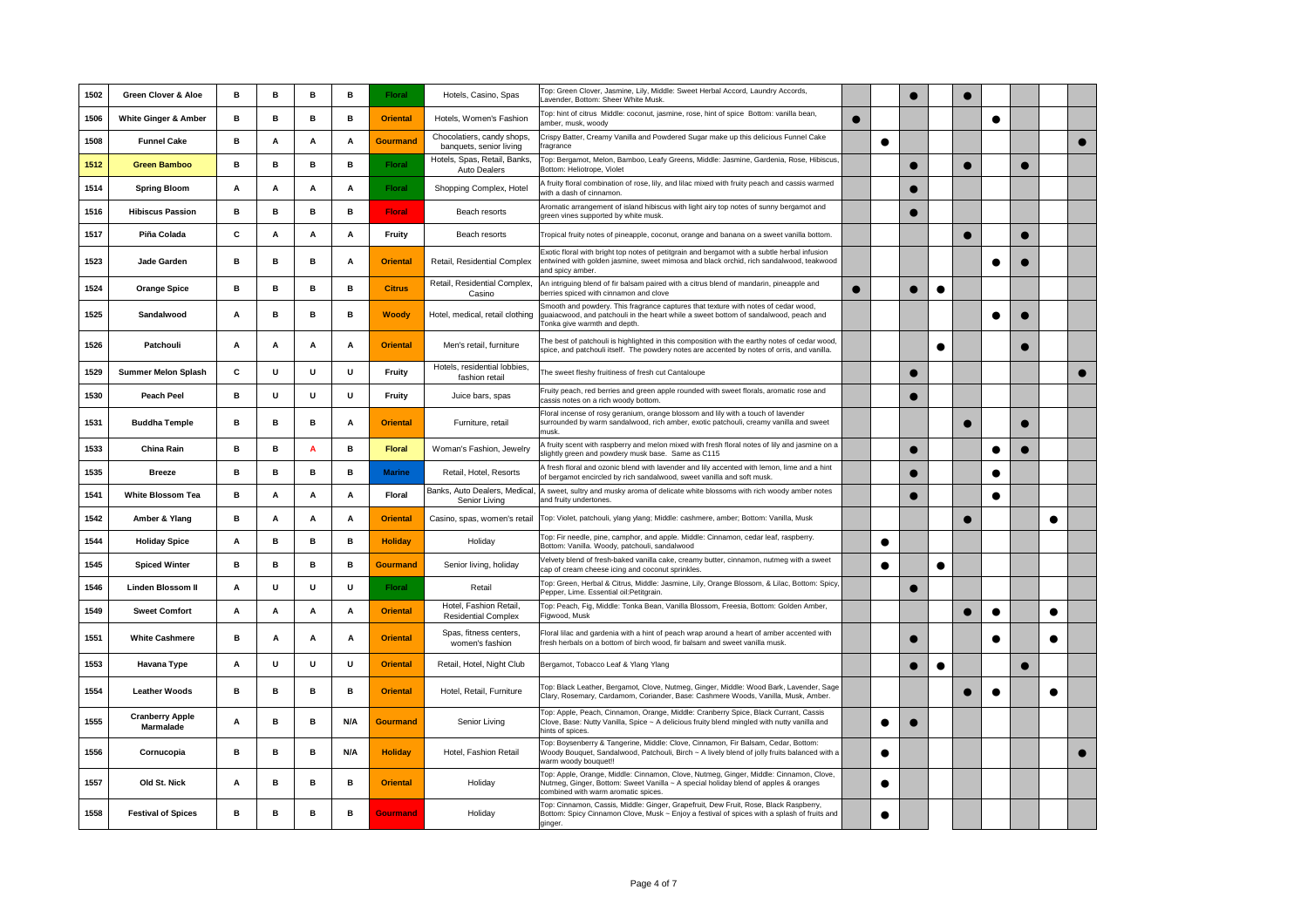| 1560 | Sawgrass                        | в   | в   | в   | в   | <b>Aromatic</b> | Hotel, Casino                                                | An interesting scent of camphorous eucalyptus, cooling mint, lemongrass and herbal<br>lavender highlighted with sparkling notes of lemon, orange, and bergamot with a heart of<br>sweet vanilla, rich amber and woody cedar notes.                                    | $\bullet$ |           |           |           |           |           |           |   |  |
|------|---------------------------------|-----|-----|-----|-----|-----------------|--------------------------------------------------------------|-----------------------------------------------------------------------------------------------------------------------------------------------------------------------------------------------------------------------------------------------------------------------|-----------|-----------|-----------|-----------|-----------|-----------|-----------|---|--|
| 1562 | White Tea & Thyme               | Α   | A   | Α   | в   | <b>Aromatic</b> | Women's Fashion, Jewelry,<br>Medical, Retail, Sr. Living     | Top: Bergamot, White Tea, Mandarin, Ginger; Middle: Garden Thyme, Winter Jasmine,<br>Vutmeg, Peony, Mimosa, Leafy Greens, Wild Lavender; Bottom: Cashmere, Violet, Amber,<br>Sheer Musk                                                                               |           |           |           |           |           | $\bullet$ |           |   |  |
| 1565 | <b>Nevada Sunset</b>            | С   | в   | в   | в   | <b>Woody</b>    | Casino, Residential Complex,<br><b>Medical Center</b>        | Citrus array of Pink Grapefruit, Orange and Kiwi Lime                                                                                                                                                                                                                 | $\bullet$ |           | $\bullet$ |           |           |           |           |   |  |
| 1566 | <b>Evergreen Spice</b>          | в   | U   | U   | U   | <b>Holiday</b>  | Holiday                                                      | Top: Citrus Accords, Fresh Cranberries, White Cranberries, Juniper Leaves Accords,<br>Middle: White Winter Berries, Balsamic Accord, Crushed Cinnamon Sticks, Bottom: Frosted<br>Musk Accord, Vetiver, White Oak Moss, Sequoia Woods. Same as 1055                    | $\bullet$ |           |           |           |           |           |           |   |  |
| 1568 | <b>Eucalyptus</b>               | в   | в   | в   | N/A | <b>Aromatic</b> | Museums, Spas                                                | Aromatic Camphor and Eucalyptus                                                                                                                                                                                                                                       | $\bullet$ |           |           | $\bullet$ |           |           |           |   |  |
| 1569 | <b>Golden Honey Tea</b>         | в   | B   | в   | N/A | Gourmand        | Model Homes                                                  | Citrus, Honey and Tea                                                                                                                                                                                                                                                 |           |           |           |           |           |           |           |   |  |
| 1570 | Luvenis                         | Α   | Α   | А   | Α   | <b>Floral</b>   | Men's retail, furniture                                      | Carnation with a splash of Watery Fruits and a base of Musk                                                                                                                                                                                                           |           | $\bullet$ |           |           |           |           |           |   |  |
| 1574 | <b>Mountain Mist</b>            | A   | A   | A   | А   | <b>Marine</b>   | Hotel, Residential Complex,<br>Senior Living, Medical Center | Effervescent Aldehydes, hint of Citrus and Musk                                                                                                                                                                                                                       |           |           |           |           |           |           |           |   |  |
| 1585 | <b>Herbal Fusion</b>            | Α   | Α   | Α   | Α   | <b>Aromatic</b> | Women's Retail                                               | Fresh green and citrus herbal top notes with orange, eucalyptus, and mint with a rose,<br>cyclamen and hyacinth floral supported with moss, musk and woodland accords of cedar,<br>sandalwood, pine and patchouli. Essential Oils: Orange, Cedarwood, Patchouli, Eica |           |           | $\bullet$ |           |           |           |           |   |  |
| 1586 | <b>Patchouli Twist</b>          | Α   | Α   | Α   | Α   | <b>Oriental</b> | Fashion retail, boutiques                                    | Sensual rose woody blend with a touch of bergamot all supported by sandalwood, patchouli<br>and spiced amber musk.                                                                                                                                                    |           |           |           |           |           | c         |           |   |  |
| 1587 | Sandalwood Fire                 | Α   | в   | в   | в   | <b>Oriental</b> | Furniture stores, retail                                     | Sweet Amber and Sandalwood                                                                                                                                                                                                                                            |           |           |           |           |           | ∙         |           | ▲ |  |
| 1592 | <b>Beach Breeze</b>             | в   | U   | U   | U   | <b>Marine</b>   | Beach resorts and retail                                     | Fresh ozonic top notes enhance a fruity floral heart of rose and sweet jasmine ending in a<br>heer musk dry down.                                                                                                                                                     |           |           |           |           | $\bullet$ |           |           |   |  |
| 1594 | <b>Mediterranean Citrus</b>     | в   | в   | в   | в   | <b>Floral</b>   | Hotels                                                       | Citrus top notes, Floral body notes of Jasmine and Lily ending in Luxurious Musk. Same as<br>C <sub>111</sub>                                                                                                                                                         |           |           | $\bullet$ |           |           |           |           |   |  |
| 1595 | <b>Summer Symphony</b>          | в   | в   | в   | в   | <b>Citrus</b>   | Hotels                                                       | Soft Citrus and Marine notes meld into Watery Green Floral notes that end in Sheer Musk.                                                                                                                                                                              | $\bullet$ |           |           | $\bullet$ |           | $\bullet$ |           |   |  |
| 1599 | <b>Lemon Fresca</b>             | в   | U   | U   | N/A | <b>Citrus</b>   | Spas, Hotels                                                 | Citrus, Lemon, Florals, Neroli, Petitgrain                                                                                                                                                                                                                            |           |           |           |           |           |           |           |   |  |
| 1606 | <b>Austalian Coast</b>          | в   | в   | в   | в   | <b>Marine</b>   | Spas, Hotels, Apartments and<br>Senior Livign Centers        | Florals and the Aromatic notes of Eucalyptus and Mint                                                                                                                                                                                                                 | $\bullet$ |           | ●         | $\bullet$ |           |           |           |   |  |
| 1611 | <b>Cheese Pizza</b>             | в   | U   | U   | U   | Gourmand        | Restaurants                                                  | Cheese Pizza, fresh from the oven                                                                                                                                                                                                                                     |           | $\bullet$ |           |           |           |           |           |   |  |
| 1613 | <b>Tropical Spice (ON)</b>      | в   | Α   | Α   | Α   | <b>Fruity</b>   | Casino, Night Clubs                                          | Odor Neutralizer works against Smoke, Body Odor and Pet Odor. Same Fragrance as<br>1476                                                                                                                                                                               |           |           |           |           |           |           |           |   |  |
| 1615 | Tamboti Wood                    | А   | А   | Α   | Α   | <b>Woody</b>    | <b>Fashion Retail</b>                                        | Fresh cut Cedarwood, creamy Woods, and a touch of Spice                                                                                                                                                                                                               |           | $\bullet$ |           |           |           |           |           |   |  |
| 1616 | <b>Aromatic Rain</b>            | в   | U   | A   | N/A | <b>Citrus</b>   | Spas                                                         | Aromatic Citrus and Green notes give this a clean refreshing expression after a spring rain                                                                                                                                                                           | $\bullet$ |           |           |           |           |           |           |   |  |
| 1619 | Fresh Apple (ON)                | в   | Α   | B   | в   | <b>Fruity</b>   | Hotel, Fitness, Pet Store,<br>Senior Living Centers          | Odor Neutralizer works against Smoke, Body Odor and Pet Odor. Fragrance Fresh Apple                                                                                                                                                                                   | $\bullet$ |           | e         |           |           |           |           |   |  |
| 1621 | <b>Coconut Almond</b>           | Α   | Α   | Α   | А   | <b>Gourmand</b> | Beachwear, adult shop                                        | Roasted Almond, Coconut, Vanilla, Hint of Cinnamon, Musk                                                                                                                                                                                                              |           | $\bullet$ |           |           | $\bullet$ |           |           |   |  |
| 1626 | <b>White Ginger &amp; Ylang</b> | Α   | Α   | А   | в   | Floral          | Casino                                                       | Floral, Ylang Ylang, Ginger and Dry Woods                                                                                                                                                                                                                             | $\bullet$ |           |           |           |           | C         |           |   |  |
| 1627 | <b>Mediterranean Fig Blend</b>  | Α   | Α   | Α   | Α   | <b>Fruity</b>   | Casino                                                       | Fruity Fig, Green Floral, Coconut Flesh and woods                                                                                                                                                                                                                     |           |           |           |           |           | e         |           |   |  |
| 1628 | Rosemary Focaccia               | N/A | N/A | N/A | N/A | Gourmand        | Replaced                                                     | Replaced by 1697                                                                                                                                                                                                                                                      |           |           |           |           |           |           |           |   |  |
| 1629 | Green Bamboo (ON)               | в   | в   | в   | в   | Floral          | Casino                                                       | Odor Neutralizer works against Smoke, Body Odor and Pet Odor. Same Fragrance as<br>1512                                                                                                                                                                               |           |           |           |           |           |           | $\bullet$ |   |  |
| 1630 | <b>Cucumber Melon</b>           | A   | A   | А   | Α   | <b>Fruity</b>   | Medical offices, senior living<br>centers, Retail            | Fruity Green Melon and Cucumber wrapped in Musk                                                                                                                                                                                                                       |           |           |           |           |           |           |           |   |  |
| 1646 | <b>Pink Grapefruit</b>          | в   | Α   | Α   | в   | <b>Citrus</b>   | Hotel                                                        | Sparkling Citrus, Grapefruit Skin, Pink Grapefruit                                                                                                                                                                                                                    |           |           |           | $\bullet$ |           |           | $\bullet$ |   |  |
| 1647 | <b>Green Fig</b>                | A   | А   | А   | Α   | <b>Fruity</b>   | Hospital, Banks, Cosmetic<br>Stores                          | Sharp Green Floral, Green Fig, Hint of Casis                                                                                                                                                                                                                          |           |           |           |           |           |           |           |   |  |
| 1668 | <b>Bamboo Tea</b>               | в   | A   | A   | A   | <b>Floral</b>   |                                                              | Funeral Home, Fashion Store A clean Green Tea Fragance with Citrus top notes and Bamboo end notes                                                                                                                                                                     |           |           |           | $\bullet$ |           |           |           |   |  |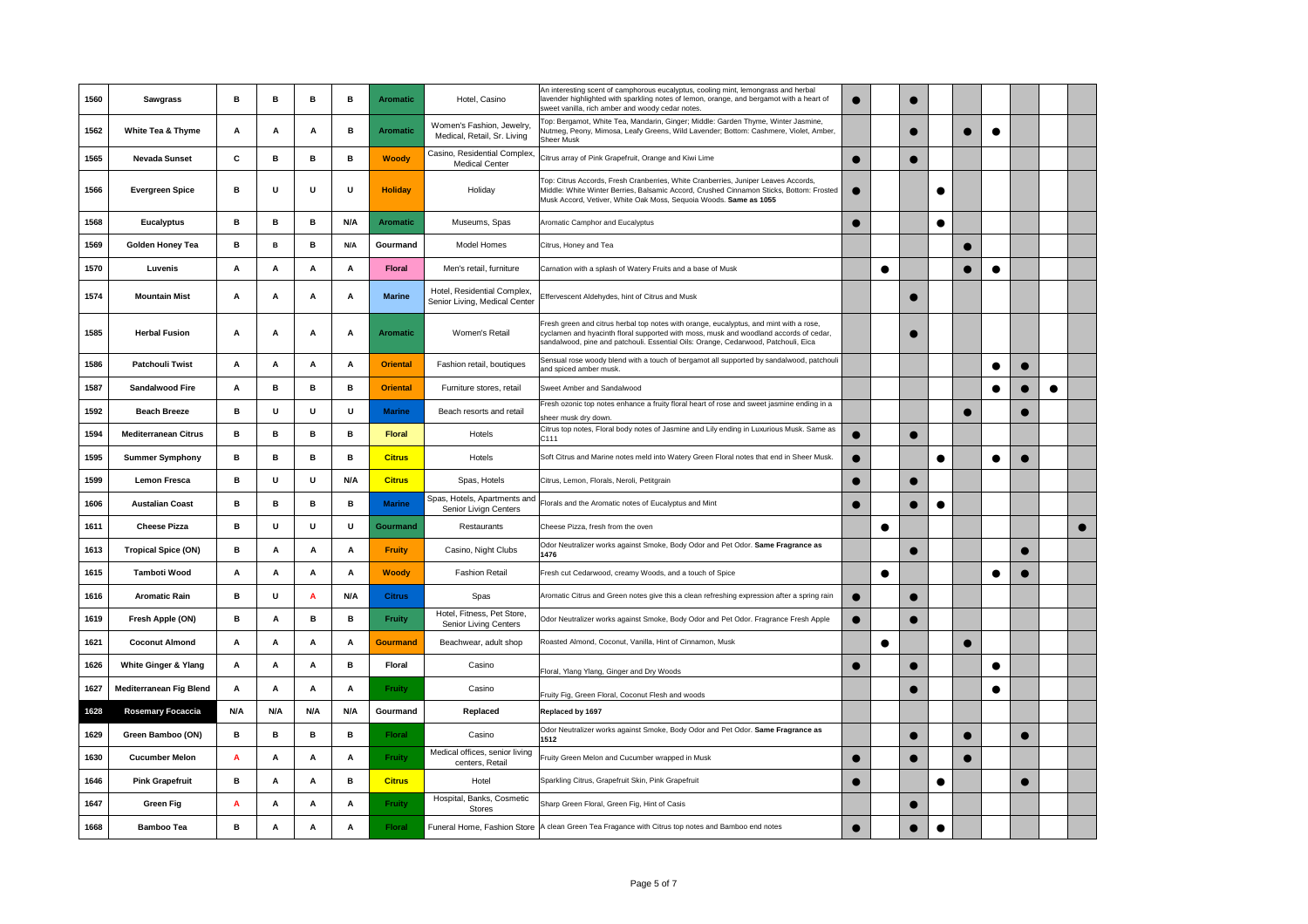| 1669 | Lavender & Ylang Ylang           | Α | A            | A   | Α   | Floral                          | Salons, spas                                             | Odor Neutralizer works against Smoke, Body Odor and Pet Odor. Same Fragrance as<br>1448                                                                                                                                                          |           |           |   |           |           |           |           |  |
|------|----------------------------------|---|--------------|-----|-----|---------------------------------|----------------------------------------------------------|--------------------------------------------------------------------------------------------------------------------------------------------------------------------------------------------------------------------------------------------------|-----------|-----------|---|-----------|-----------|-----------|-----------|--|
| 1674 | (ON)<br>Teck & Tonka             | Α | Α            | А   | Α   | <b>Oriental</b>                 | Casinos, Hotels, Resorts, Pet                            | A Rich Woody Rose Floral built on a base of Sandalwood and Amber with nuances of Clove                                                                                                                                                           |           | $\bullet$ |   |           |           | $\bullet$ | ●         |  |
| 1675 | <b>Citrus Fougere</b>            | в | Α            | Α   | А   | <b>Aromatic</b>                 | <b>Stores</b><br>Retail                                  | and Tobacco<br>A modern Fougere with Citrus top notes, Lavender heart notes ending with Fine woods and                                                                                                                                           | $\bullet$ |           |   |           |           |           |           |  |
|      |                                  |   |              |     |     |                                 |                                                          | Creamy Musk. Same class as Abercrombe & Fitch.                                                                                                                                                                                                   |           |           |   |           |           |           |           |  |
| 1683 | <b>Aromatic Fougere</b>          | U | A            | А   | Α   | <b>Aromatic</b>                 | Hotel, resorts                                           | Soft Citrus notes highlight an Aromatic heart that has a strong finish of Moss and Woods.                                                                                                                                                        |           |           |   |           |           |           |           |  |
| 1686 | <b>Black Orchid</b>              | A | U            | U   | Α   | <b>Oriental</b>                 | Fashon retail                                            | A sophisticated Green Floral fragrance built upon the richness of Amber and Patchouli<br>softened by notes of Fine woods and Musk                                                                                                                |           | $\bullet$ |   |           |           | e         |           |  |
| 1688 | <b>Asian Garden</b>              | в | Α            | А   | Α   | <b>Oriental</b>                 | Casino                                                   | Citrus notes on top transform into Sheer Green Florals and end with Vanilla and Musk                                                                                                                                                             | $\bullet$ |           |   |           | $\bullet$ |           |           |  |
| 1689 | <b>Mediterranean Forest</b>      | Α | A            | А   | Α   | Aromatic                        | Casinos, Hotels, Resorts,<br>Retail Stores, Banks        | Citrus, Aromatic Fougere, Woody, Cypress, Patchouli, Vetivert                                                                                                                                                                                    |           |           |   |           |           | e         |           |  |
| 1697 | <b>Rosemary Focaccia</b>         | в | в            | B   | B   | <b>Gourmand</b>                 | Casinos, Hotels, Resorts<br>Retail Stores, Banks         | 1697 is the replacement for 1628. Rosemary, Herbs, Focaccia Bread.                                                                                                                                                                               |           | $\bullet$ |   |           |           |           |           |  |
| 1701 | <b>Grapefruit &amp; Rosemary</b> | в | Α            | A   | N/A | <b>Aromatic</b>                 | Hotel, Retail, Furniture                                 | Aromatic Citrus fragrance that combines Invigorating Grapefruit with Uplifting Rosemary.                                                                                                                                                         |           |           |   | $\bullet$ |           |           |           |  |
| 1705 | <b>Flower Shoppe</b>             | Α | Α            | А   | Α   | <b>Floral</b>                   | Hotels, museums, flower<br>shops                         | Floral bouquet with Carnation, Rose petals and green stems.                                                                                                                                                                                      |           |           |   |           |           |           |           |  |
| 1712 | <b>Black Mink</b>                | A | в            | в   | A   | <b>Floral</b>                   | Woman Boutique, Hospitals,<br>Lounge                     | A Sophisticated Creamy Floral accented with Vanilla, Cedarwood, Jasmine and Musk.                                                                                                                                                                |           |           |   |           |           | ●         |           |  |
| 1717 | <b>Candy Cane</b>                | в | в            | в   | в   | <b>Aromatic</b>                 | candy shops, banquets                                    | Cool Mints, Peppermint, Spearmint and Vanilla                                                                                                                                                                                                    | $\bullet$ |           |   |           |           |           |           |  |
| 1738 | <b>Coffe Mocha</b>               | в | U            | N/A | U   | <b>Gourmand</b>                 | Golf Clubs, Mc Donalds,<br>Kitchen Stores, Markets       | A rich blend of coffee and chocolate, fresh ozone, marine                                                                                                                                                                                        |           | $\bullet$ |   | $\bullet$ |           |           |           |  |
| 1751 | <b>Fresh Cut Grass</b>           | Α | A            | А   | Α   | <b>Floral</b>                   | Sporting goods, lawn &<br>garden, golf shops, pet stores | Green Floral, Green Grass                                                                                                                                                                                                                        |           |           |   |           |           |           |           |  |
| 1773 | Lily of the Valley               | U | U            | U   | U   | <b>Floral</b>                   | Weddings and special events.                             | A Clean, Green, Lily of the Valley scent.                                                                                                                                                                                                        |           |           |   |           |           |           |           |  |
| 1782 | Mountaineer                      | Α | A            | A   | Α   | <b>Aromatic</b>                 | Fashon retail                                            | A Cool Aromatic Fragrance that begins with fresh Citrus notes that blend into Herbal Notes<br>and ends with Fine Woods and Musk.                                                                                                                 |           |           |   | $\bullet$ |           |           |           |  |
| 1807 | Sandalwood Vanilla               | Α | Α            | А   | Α   | <b>Oriental</b>                 | Hotel, Bars                                              | A sophisticated fragrance pairing luxurious Sandalwood with the comfort and richness of<br>Vanilla                                                                                                                                               |           | $\bullet$ |   |           | $\bullet$ | ●         | ●         |  |
| 1830 | White Tea & Fig                  | Α | Α            | А   | Α   | <b>Floral</b>                   | Hotels, Spas, Retail, Banks,<br>Auto Dealers             | A Citrus, Green Floral with notes of White Tea, Green Tea and a hint Fig.                                                                                                                                                                        | e         |           |   | $\bullet$ |           | $\bullet$ |           |  |
| 1904 | <b>Exotic Thuya</b>              | A | A            | A   | A   | Woody                           | Resorts, Spas                                            | An Exotic Woody Fragrance with Cedarwood, Thuya and Frankincense.                                                                                                                                                                                |           | $\bullet$ |   | $\bullet$ |           |           | ▲         |  |
| 1916 | Raspberry                        | С | U            | U   | U   | Fruity                          | Child Stores, Toy Stores                                 | Fruity and Juicy Raspberry.                                                                                                                                                                                                                      | $\bullet$ |           |   |           |           |           |           |  |
| 1934 | <b>Tropical Coconut</b>          | в | в            | B   | в   | <b>Fruity</b>                   | Resorts, Casinos, Hotels,<br>Jewelry                     | Citrus and Tropical fruits mix with creamy Coconut for this truly Tropical experience.                                                                                                                                                           | ●         |           |   |           |           |           |           |  |
| 1937 | Warm Vanilla Amber               | U | $\mathbf{u}$ | U   | U   | <b>Oriental</b>                 | Casinos; Jewelry,                                        | A warm vanilla and amber fragrance with a floral heart accented with hints of jasmine.                                                                                                                                                           |           | $\bullet$ |   |           |           |           |           |  |
| 1945 | Cobalt                           | A | A            | A   | Α   | <b>Aromatic</b>                 | Hotel. Fashon Retail, Banks                              | Citrus and Marine notes on top of Mediterranean lavender and Geranium with Sandalwood<br>White Amber and Crystal Musk round out this composition.                                                                                                |           |           |   |           |           |           |           |  |
| 1949 | <b>Zanzibar Mist</b>             | U | A            | А   | A   | <b>Oriental</b>                 | Casinos                                                  | An Exotic Oriental fragrance with Persian Orange oil and Pineapple on top with Fresh Pine<br>and Fir Needles infused with aromatic Lavender and Peppermint, all built on a strong<br>foundation of Patchouli, Sandalwood and Madagascar Vanilla. |           | $\bullet$ |   |           |           |           |           |  |
| 1951 | Oudh                             | A | U            | U   | A   | <b>Oriental</b>                 | Luxury Hotel                                             | A Rich Smoky Wood fragrance with notes of Incense and Oudh-Agarwood.                                                                                                                                                                             |           | $\bullet$ |   |           | $\bullet$ | $\bullet$ | $\bullet$ |  |
| 1953 | Coffee 2010                      | в | Α            | Α   | в   | <b>Gourmand</b>                 | Coffee Shops                                             | Rusted coffe beans, fresh brew coffe with a hint of mocha                                                                                                                                                                                        |           | $\bullet$ |   | $\bullet$ |           |           |           |  |
| 1964 | <b>Banana Cream Pie</b>          | U | U            | U   | U   | <b>Fruity</b>                   | Juice bars, spas                                         | Sweet Banana, Whipped Cream and rich Graham Cracker Crust                                                                                                                                                                                        |           |           |   |           | $\bullet$ |           |           |  |
| 1970 | Amalfi Coast                     | A | U            | U   | Α   | <b>Fine</b><br><b>Fragrance</b> | Casinos                                                  | A Bright Citrus fragrance that utilizes Bergamot and Lime to energize the Aromatic heart of<br>Lavender, Rosewood, Watery Greens and a hint of rich Herbs. A base note of Amber,<br>Sandalwood and Musk ties it all together.                    | $\bullet$ |           |   |           |           | e         |           |  |
| 1975 | Lemongrass                       | U | U            | U   | U   | <b>Citrus</b>                   | <b>NEW</b>                                               | An energetic mix of bright citrus with crisp green floral to deliver this fresh lemongrass<br>ragrance                                                                                                                                           |           |           | e | $\bullet$ |           |           |           |  |
| 2006 | Coconut & Vanilla Bean           | U | Α            | Α   | Α   | Gourmand                        | <b>NEW</b>                                               | This tropical fragrance pairs creamy coconut with the warmth and richness of warm vanilla<br>beans                                                                                                                                               |           | $\bullet$ |   |           | ●         |           |           |  |
| 2007 | Mahogany                         | U | U            | U   | U   | <b>Woody</b>                    | <b>NEW</b>                                               | A Smooth Woody fragrance of Mahogany softened with a touch of Vanilla.                                                                                                                                                                           |           | $\bullet$ |   |           |           |           |           |  |